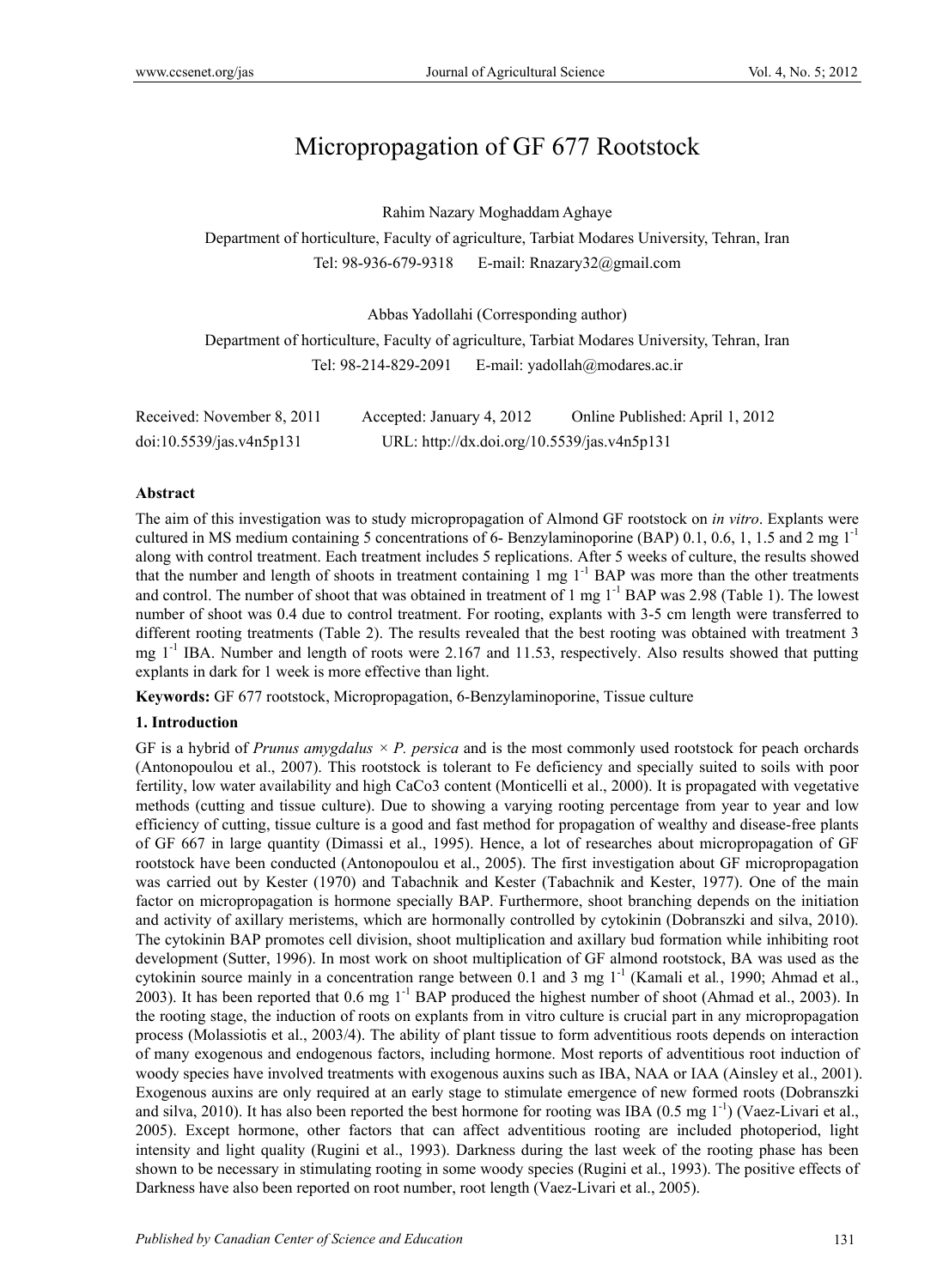The objectives of this investigation are included study of a) the effect of Benzylaminoporine on micropropagation of GF rootstock b) the effect of different rooting-hormones on rooting of GF rootstock on *in vitro* condition c) the effect of Darkness on rooting of GF rootstock on *in vitro* condition.

## **2. Materials and Methods**

## *2.1 Plant Material Sterilization*

Plant explants were collected from controlled plants in greenhouse of faculty of agriculture in winter of 2010. At first, shoots were excised into 3 cm-long sections, and then for surface disinfection, they were agitated for 5 min in a solution containing 5 drops of Tween-20 in 100 ml of water, finally they were washed under running water for 1 hr. For sterilization, firstly explants were agitated in alcohol 70% for 30 sec, then in %0.01 solution of mercuric chloride for 7 min and finally they were rinsed three times with distilled water.

#### *2.2 Basal Medium and Culture Conditions*

MS (murashige and SKoog, 1962) medium containing 5 concentrations of BAP along control treatment were tested (Table 1). The media were supplemented with 30 g  $1^{-1}$  sucrose, 8 g  $1^{-1}$  agar and 50 mg  $1^{-1}$  citric acid. The pH of media was adjusted to 5/8 before autoclaving. The explants were maintained at 25± 1 ºc and 16/8 hr photoperiod for 4 weeks. Data were recorded after 5 weeks.

For rooting, 5 cm-long shoots from previous culture were transferred to  $1/2$  MS medium containing 200 mg  $1^{-1}$ Fe-EDDHA,  $6 \text{ g } l^{-1}$  agar. Treatments are mentioned in Table 2 and 3. After culturing shoots in different treatments, jars containing shoots were divided into two groups. Half of each treatment was maintained in the light and the other half was maintained in the dark for 1 week. The pH of media was adjusted to 5/8 before autoclaving. The explants were maintained at 25± 1 ºc. Data include percentage of rooting, length and number of roots were recorded after 1 month.

## *2.3 Data Analysis*

The experiment was carried out based on completely randomized design (CRD) with 5 replications per treatment. Statistical analysis of the data was carried out by using SPSS 16 software and difference among treatment means were compared by using Least significance difference Test (LSD) (Steel et al., 1997).

For rooting, the experiment was carried out based on factorial. Statistical analysis of the data was carried out by using SPSS 16 software and difference among treatment means were compared by using Least significance difference Test (LSD) (Steel et al., 1997).

# **3. Results**

#### *3.1 Number of Shoots per Explant*

Based from the results obtained (Table 1), there are significant differences among different treatments. Treatment containing 1 mg  $1^{-1}$  proved to be the best treatment so that The highest number of shoot was observed in this treatment(Fig 1). On average, number of shoot in this treatment was 2.98. The lowest number of shoot was 0.4 which observed in control treatment.

#### *3.2 Length of Shoots*

According to figure 2, there are significant differences between BAP treatments. Maximum shoot length was seen in treatment containing 1 mg  $1^{-1}$  BAP which proved to be the best treatment. An average length of 2.54 cm was obtained in this treatment. Minimum length of shoots which was 0.38 cm was due to control treatment.

#### *3.3 Percentage of Rooting*

Statistical analysis showed that there were significant differences between different treatments (Fig 3). The best results were obtained with 3 mg 1<sup>-1</sup> so that percentage of rooting was 44%. The percentage of rooting in treatments number 1 and 3 were 11 and 16.5% respectively.

Statistical analysis also showed that there was no significant difference between Percentage of rooting under dark and light condition.

#### *3.4 Number of Roots*

From figure 4, it was found that there are significant differences between numbers of roots in different hormones treatments (Fig 4). Maximum number of roots was observed on treatment number 2 containing 3 mg 1-1 IBA, so that the number of roots was 2.167. The number of roots in treatment number 1 and 3 was 0.833 and 0.667, respectively. Dark had better effect on number of root (Fig 5). The number of root under dark condition was 1.667 compared with 0.778 in light condition.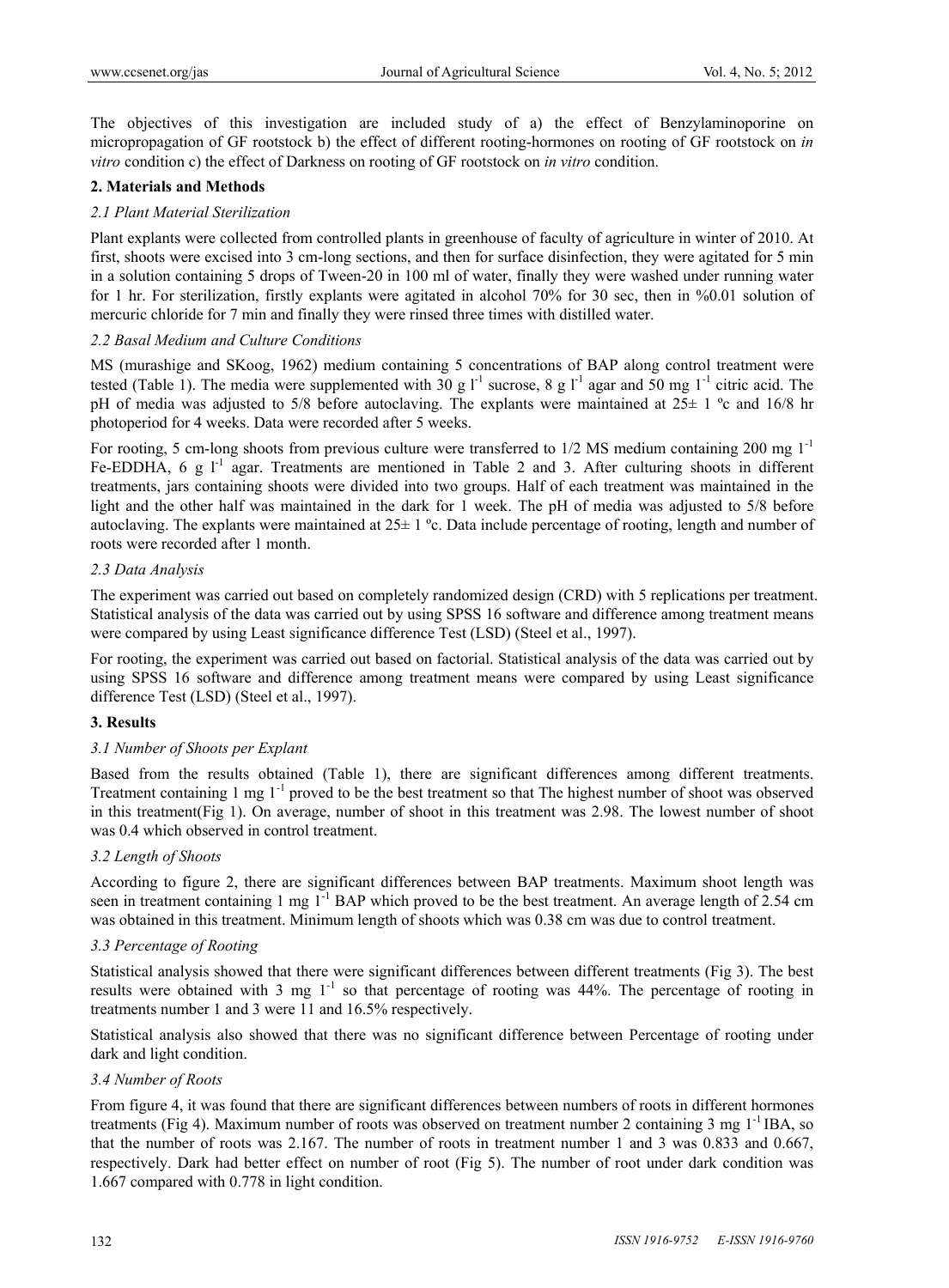# *3.5 Length of Roots*

As Statistical analysis showed there are significant differences between lengths of roots in different treatments (Fig 6). Maximum root length was observed on medium containing 3 mg  $1^{-1}$  IBA (treatment number 2). An average length of 11.35 cm was achieved in treatment number 2 (Table 2). Length of Roots in treatments number 1 and 3 were 3.5 and 5.33 cm respectively. In terms of the effect of dark and light on the length of root, Statistical analysis demonstrated that dark had better effect on length root (Fig 7). On average, the Length of roots under dark condition was 10.22 cm. by contrast; the average Length of roots under light condition was 3.36 cm (Table 3).

## **4. Discussion**

Cytokinin stimulates the initiation and activity of axillary meristems which result in Shoot formation (Dobranszki and silva 2010). cell division, shoot multiplication and axillary bud formation can be promoted by The cytokinin BAP (Sutter 1996). The influence of cytokinins on tissue or organ cultures can be differed based on the kind of culture, the variety of plant and the age of explant (Thorpe et al., 2008). It is also reported that BAP is required at low concentrations ranging from 0.5 to 2.5 mg  $1^{-1}$  (Thorpe et al., 2008). This study showed that number of shoot was increased as concentration of BAP increased to certain amount. As concentration of BAP increased to 1, the number of shoot also increased by 2.54 per explant from 1.93 shoot at concentration of 0.1 mg 1<sup>-1</sup>. It sounds that there is a positive correlation between concentration of BAP and number of shoot to a certain concentration of BAP, so that number of shoot reaches its peak at concentration of 1 mg  $1^{-1}$  BAP (Fig 8). At concentrations higher than 1 mg  $1<sup>-1</sup>$  BAP decrease in number of shoots can be seen. It shows that when concentration of BAP was in excessive amount, it resulted in decrease of shoot number. One of the possible reason can be reductive effect of higher concentrations of BAP. Apparently a certain amount of BAP is required to obtain the best effect. Higher concentrations of BAP brought about formation of high amount of callus which is not appropriate in tissue culture (Fig 9).

Roots formation in tissue culture can be induced by exogenous auxins such as IBA, NAA and IAA and their interaction with endogenous auxins which cannot be sufficiently synthesized by many tissues and small organs isolated *in vitro* (Thorpe et al., 2008) and they are only required at an early stage to emerge new formed roots (Dobranszki and silva, 2010). They also can influence the growth of the newly formed roots in the expressive phase of root development (Bell amine et al., 19980). Since combination of different auxins resulted in better response in olive which shows difficult rooting (Grigoriadou et al., 2002), this experiment is designed to study the effect of different auxins solely or in combination with each other. Many investigators have reported that IBA has a better effect on promoting adventitious root formation in comparison to IAA (Stephan and Hamzah, 1988; Riov, 1993; De Klerk et al., 1999; Ludwig-Muller, 2000). It is more stable and less sensitive to the auxin degrading enzymes (Nordstrom et al., 1991; Epstein and Ludwig-Muller, 1993; Riov, 1993). IAA is quickly metabolized by the peroxidase, acting as an IAA-oxidase, with the strongest activity during the root initiation phase (Caboni et al., 1997; Nag et al., 2001). It can be a possible reason for better effects of IBA in this investigation. In this study, when single IBA was applied, it resulted in more rooting percentage and also higher root length compared to two other treatments. The other reason for better effect of IBA can be more chemical reactions between different rooting hormones so that when we combined them together (treatment number 1), minimum rooting percentage was obtained. Treatment number 3 containing 2 types of hormones (IBA and NAA) brought about more rooting percentage compared to treatment number 1 (containing IBA, NAA and IAA) and treatment number 1 (single IBA) produced the highest root percentage and length of root. Apart from concentration, our results showed that when there were fewer reaction among hormones, higher root percentage was achieved. The other factor can influence the rooting is Photoperiod which determine environmental conditions of cultures in micropropagation. Antonopoulou et al (2004) reported the positive effect of a short period of darkness on the *in vitro* rooting. It has been reported that keeping cultures of *Prunus cerasifera*  (Hammerschlag, 1982) and almond/peach hybrid rootstock *Titan×Nemaguard* (Channuntapipat *et al*. 2003) in the dark prior to Transferring to light condition enhanced the rooting of explants. More effective photoreceptor activation is one of the factors which can be attributed to the positive effect of dark on rooting. Phytochrome is one of the photomorphogenic photoreceptors involved in different plant growth processes (Mancinelli 1994) include control of apical dominance (Tucker 1976; Muleo and Thomas 1997), the outgrowth of axillary buds and the rooting of shoots in micropropagation (Morini and Muleo 2003). The physiologically active form of Phytochrome has a peak under red light, which represents a high fraction of the emission spectrum of the most of the fluorescent tubes emitting white light, used in micropropagation laboratories. the dark period can bring about the destruction of The active form of Phytochrome. Darkening create condition like natural soil and in the presence of auxins such as IBA induce cell division and growth and increase rooting percentage of plants which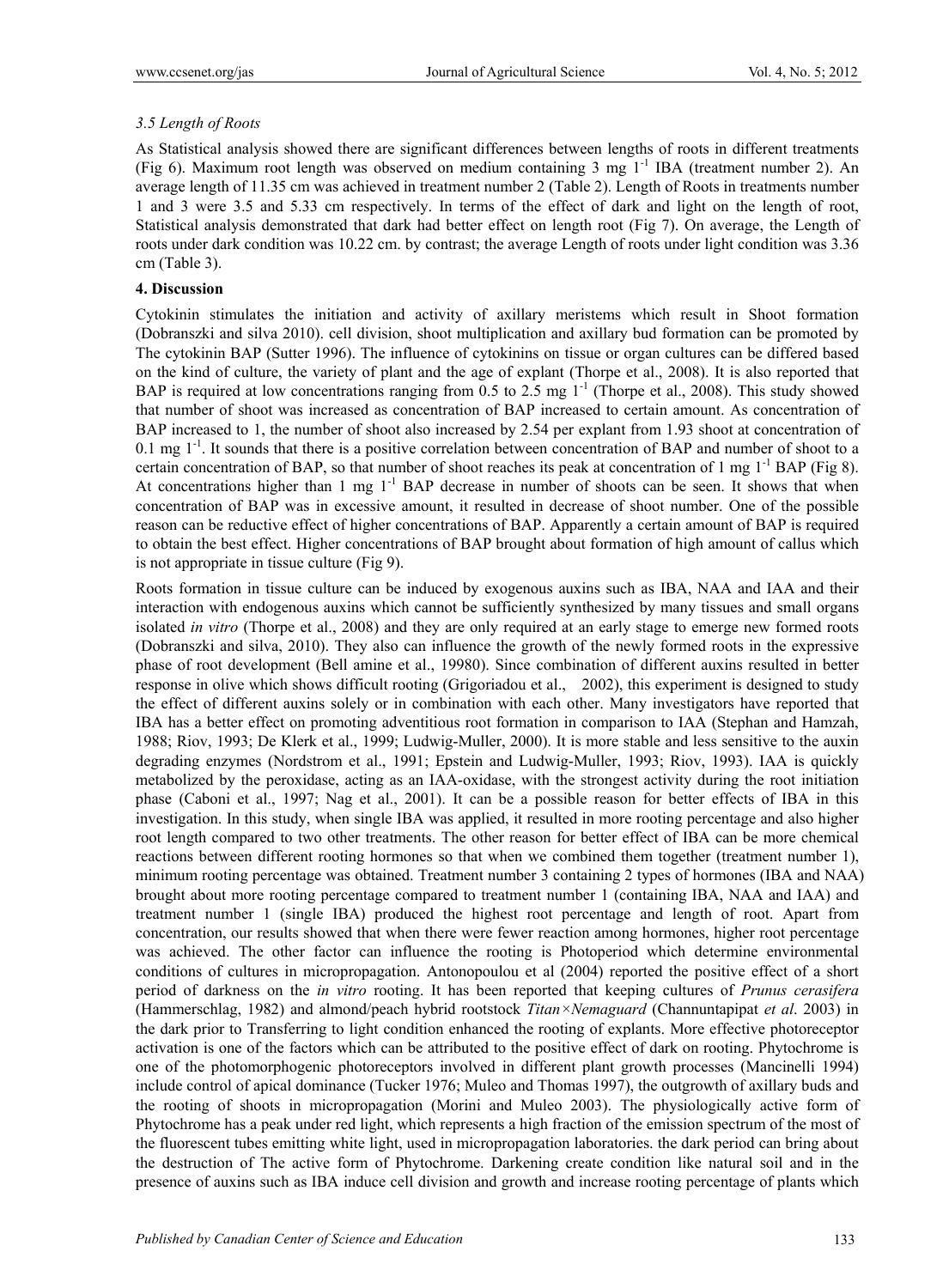have low rooting. On the other hand, light act as inhibitor and decrease of rooting (Mencuccini 2003). In this study, the effect of dark on rooting percentage was not significant owing to the younger age of shoots which are less responsive to the dark and auxin and it is in accordance with Modgil et al (Modgil et al., 1999). On the other hand, positive effect of dark on number and length of root in this study is in accordance with Vaez-Livari et al (2005).

In conclusion, the results of this investigation indicate that BAP in concentration of 1 proved to be the best concentrations in cases of number and length of shoot in proliferation phase. In rooting stage, 1/2 MS medium supplemented with 3 mg 1<sup>-1</sup> IBA solely resulted in desirable results in terms of rooting percentage.

#### **Acknowledgments**

The project (TMU 88-12-134) was financially supported by Tarbiat Modares University. I would like to thank Mr. Sepahvand for all of his helps. Most of all I would like to give my special thanks to my best friend Mr. Reza Rahimi for all of his financial and whole-hearted supports that he has given me.

#### **References**

Ahmad, T., Rahman, H. U., Ahmad, C. h. & Laghari, M. H. (2003). Effect of culture media and growth regulators on micropropagation of peach rootstock GF 677. *Pak J Bot*., *35*(3), 331–338.

Ainsley, P. J., Collins, G. G. & Sedgley, M. (2001). In vitro rooting of almond (prunus dulcis mill.). *In Vitro Cell Dev Biol Plant*., *37*, 778–785. http://dx.doi.org/10.1007/s11627-001-0129-4

Antonopoulou, C., Dimassi, K., Therios, I. & Chatzissavvidis, C. (2004). The influence of radiation quality on the in vitro rooting and nutrient concentration of peach rootstock GF-677. *Biologia Plantarum*., *48*, 549–553. http://dx.doi.org/10.1023/B:BIOP.0000047151.26284.5f

Antonopoulou, C., Dimassi, K., Therios, I., Chatzissavvidis, C. & Papadakis, I. (2007). The effect of Fe-EDDHA and Of ascorbic acid on in vitro rooting of the peach rootstock GF-677 explants. *Acta Physiol Plant*., *29*, 559–561. http://dx.doi.org/10.1007/s11738-007-0067-9

Antonopoulou. C., Dimassi, K., Therios, I., Chatzissavvidis, C. & Tsirakoglou, V. (2005). Inhibitory effects of riboflavin (Vitamin B2) on the in vitro rooting and nutrient concentration of explants of peach rootstock GF-677. *Sci Hortic*., *106*, 268–272. http://dx.doi.org/10.1016/j.scienta.2005.02.019

Bellamine, J., Penel, C., Greppin, H. & Gaspar, T. (1998). Confirmation of the role of auxin and calcium in the late phase of adventitious root formation. *Plant Growth Regul*., *26*, 191–194. http://dx.doi.org/10.1023/A:1006182801823

Caboni, E., Tonelli, M. G., Lauri, P., Iacovacci, P., Kevers, C., Damiano, C. & Gaspar, T. (1997). Biochemical aspects of almond microcuttings related to in vitro rooting ability. *Biol Plant*., *39*, 91–97. http://dx.doi.org/10.1023/A:1000365224324

Channuntapipat, C., Sedgley, M. & Collins, G. (2003). Micropropagation of almond cultivars Nonpareil and Ne Plus Ultra and the hybrid rootstock Titan × Nemaguard. *Sci Hort*., *98*, 473-484. http://dx.doi.org/10.1016/S0304-4238(03)00067-0

De Klerk, G. J., van der Krieken, W. & De Jong, J. C. (1999). The formation of adventitious roots: new concepts, new possibilities. *In Vitro Cell Dev Biol*., *35*, 189–199.

Dimasi-Theriou, K. & Economou, A. S. (1995). Ethylene enhances shoot formation in cultures of the peach rootstock GF-677 (Prunus persica x P. amygdalus). *Plant Cell Reports*., *15*, 87–90. http://dx.doi.org/10.1007/BF01690260

Dobránszki, J. & Teixeira da Silva, J. A. (2010). Micropropagation of apple – A review. *Biotechnology Advances*., *28*, 462-488.

Epstein, E. & Ludwig-Muller, J. (1993). Indole-3-butyric acid in plants: occurrence, synthesis, metabolism and transport. *Physiol Plant*., *88*, 382-389. http://dx.doi.org/10.1111/j.1399-3054.1993.tb05513.x

Fasolo, F., Malavasi, F. & Ranieri, R. (1987). Preliminary investigation on in vivo rooting of micropropagation of GF-677, peach rootstock. *Acta Hort*., *212*, 181-287.

Grigoriadou, K., Vasilakakis, M. & Eleftheriou, E. P. (2002). In vitro propagation of the Greek olive cultivar 'Chondrolia Chalkidikis'. *Plant Cell Tissue and Organ Culture*., *71*, 47–54. http://dx.doi.org/10.1023/A:1016578614454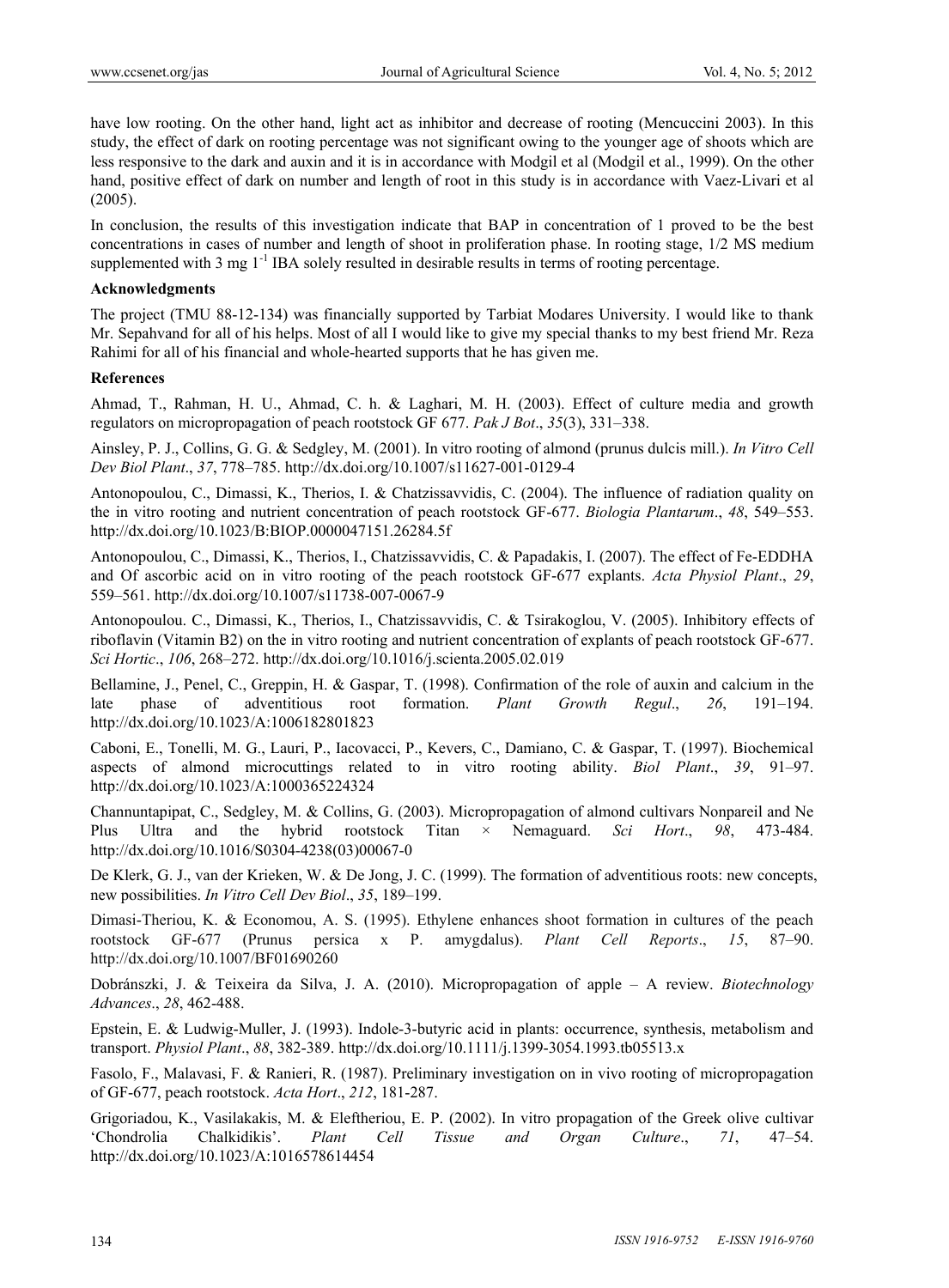Hammerschlag, F. (1982). Factors influencing *in vitro* multiplication and rooting of the plum rootstock Myrobolan (*Prunus cerasifera* Ehrh.). *J amer Soc Hort Sci*., *107*, 44-47.

Kyriakidou, R. & Pontikis, C. A. (1983). Propagation of peach almond hybrid GF 677 In vitro. *Plant Propagation*., *29*(4), 13-14.

Ludwig-Muller, J. (2000). Indole-3-butyric acid in plant growth and development. *Plant Growth Regul*., *32*, 219-230. http://dx.doi.org/10.1023/A:1010746806891

Mencuccini, M. (2003). Effect of medium darkening on in vitro rooting capability and rooting seasonality of olive (OLea europea L.) *cultivars. Sci Hort*., *97*, 129-139. http://dx.doi.org/10.1016/S0304-4238(02)00130-9

Minguzzi, A. (1989). Rootstock effects on peach replanting; A ten years trial. *Acta Hort*., *254*, 357-361.

Modgil, M., Sharma, D. R. & Bhardwaj, S. V. (1999). Micropropagation of apple cv. Tydeman's Early Worcester. *Sci Hort*., *81*, 179-188. http://dx.doi.org/10.1016/S0304-4238(98)00259-3

Molassiotis, A. N., Dimassi, K., Therios, I. & Diamantidis, G. (2003/4). Fe-EDDHA promotes rooting of rootstock GF-677 (Prunus amygdalus × P.persica) explants in vitro. *Biologia Plantarum*., *47* (1), 141-144. http://dx.doi.org/10.1023/A:1027309705022

Monticelli, S., Puppi, G. & Damiano, C. (2000). Effects of in vivo mycorrhization on micropropagated fruit tree rootstocks. Appl. *Soil Ecol*., *15*, 105-111. http://dx.doi.org/10.1016/S0929-1393(00)00085-8

Morini, S. & Muleo, R. (2003). Effect of light on micropropagation of woody species. In: Jain SM, Ishii K (ed) *Micropropagation of Fruit Trees and Fruits*, Kluwer Academic Publisher, Dordrecht, pp 3-35.

Morini, S. & Perrone, S. (2006). Effects of short light-dark regimes on in vitro shoot rooting of some fruit tree rootstocks. *Biologia Plantarum*., *50*(3), 429-432. http://dx.doi.org/10.1007/s10535-006-0062-9

Muleo, R. & Thomas, B. (1997). Effects of light quality on shoot proliferation of *Prunus cerasifera in vitro* are the results of differential effects on bud induction and apical dominance. *J hort Sci*., *72*, 483-491.

Murashige, T. & Skoog, F. (1962). A revised medium for rapid growth and bioassay of tobacco tissue cultures. *Physiol Plant*., *15*, 473-497. http://dx.doi.org/10.1111/j.1399-3054.1962.tb08052.x

Nag, S., Saha, K. & Choudhuri, M. A. (2001). Role of auxin and polyamines in adventitious root formation in relation to changes in compounds involved in rooting. *J Plant Growth Regul*., *20*, 182-194. http://dx.doi.org/10.1007/s003440010016

Nordstrom, A. C., Jacobs, F. A. & Eliasson, L. (1991). Effect of exogenous indole-3-acetic acid and indole-3-butyric acid on internal levels of the respective auxins and their conjugation with aspartic acid during adventitious root formation in pea cuttings. *Plant Physiol*., *96*, 856-861. http://dx.doi.org/10.1104/pp.96.3.856

Riov, J. (1993). Endogenous and exogenous auxin conjugates in rooting of cuttings. *Acta Hort*., *329*, 284-288.

Rugini, E. & Verma, D. C. (1983). Micropropagation of difficult-to-propagate almond (Prunus amygdalus, Batsch) cultivar*. Plant Sci Lett*., *28*, 273-281.

Spethmann, W. & Hamzah, A. (1988). Growth hormone induced root system types in cuttings of some broad leaved tree species. *Acta Hort* ., *226*, 601-605.

Steel, R. G. D., Torrie, J. H. & Boston, M. A. (1997). Principles and procedures of statistics: A biometric approach. 3rd ed, McGraue Hill Book Co. Inc NY, pp 178-182.

Sutter, E. G. (1996). General laboratory requirements, media and sterilization methods. In: Trigiano RN, Gray DJ (eds) Plant tissue culture concepts and laboratory Exercises, CRC Press, New York, pp 11-25.

Tabachnik, L. & Kester, D. E. (1977). Shoot culture for almond and almond peach hybrid clones in vitro. *Hort Science*., *12*(6), 545-547.

Thorpe, T., Stasolla, C., Yeung, E.C., de Klerk., G.J., Roberts, A. & George, E.F. (2008). Plant Growth Regulators II: Cytokinins, their Analogues and Antagonists. In: George, E.F., Hall, M.A., De Klerk, G.J. (eds.), Plant Propagation by Tissue Culture. third Ed, Vol 1, Springer, pp. 115-173.

Tucker, D. J. (1976). Effects of far-red light on the hormonal control of side shoot growth in the tomato. *Ann Bot*., *40*, 1033-1042.

Vaez-Livari, B. & Salehi-Soghadi, Z. (2005). In vitro rooting of hybrid GF677 (prunus dulcis × Prunus persica). ISHS Acta Horticulurae., 726, IV International Symposium on Pistachios Almonds.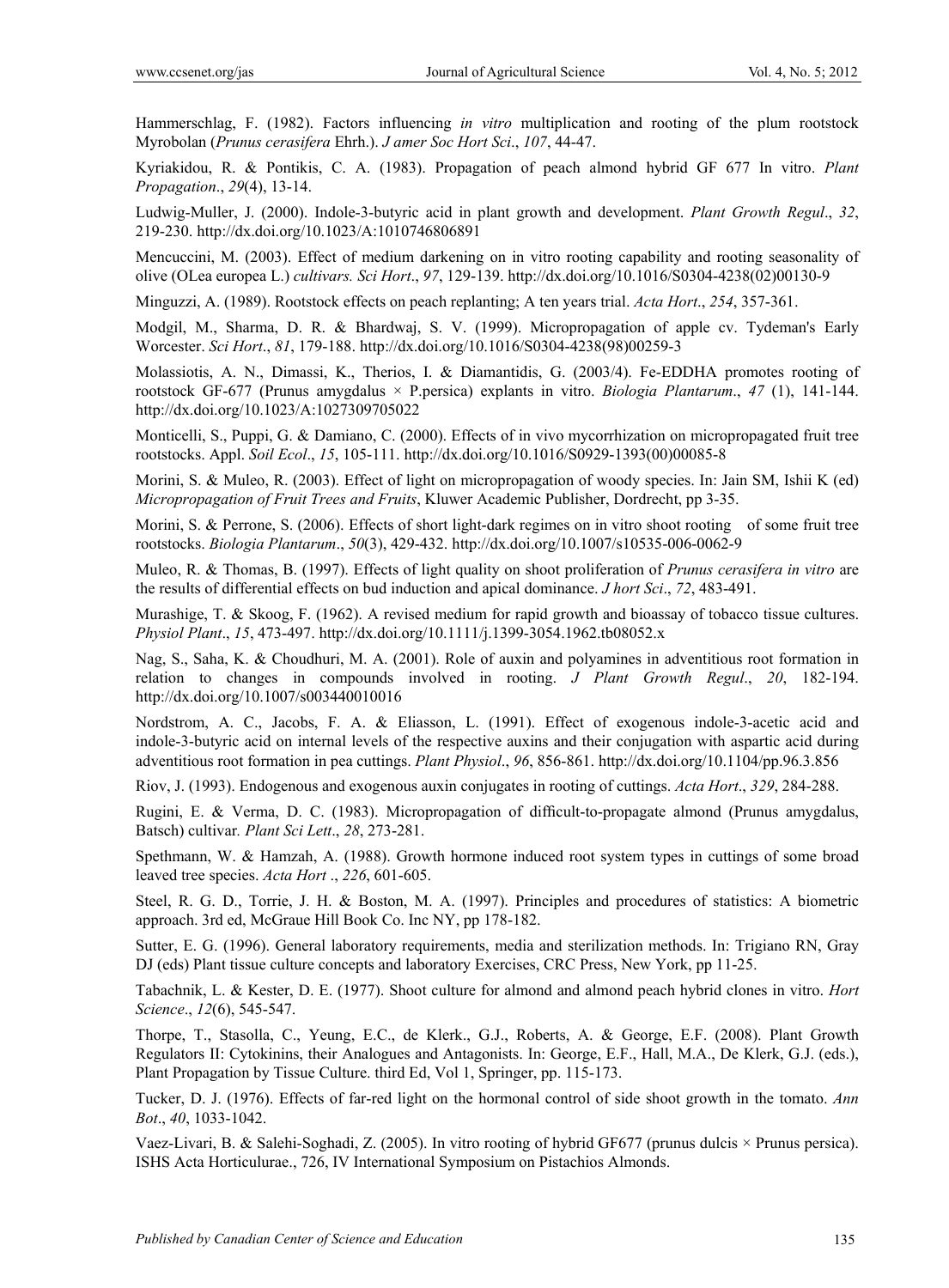| Treatment | $BAP$ (mg/l) | Number of shoot | Length of shoot (cm) |
|-----------|--------------|-----------------|----------------------|
|           | control      | 0.4             | 0.384                |
| T2        | U.I          |                 | 1.932                |
| T?        | 0.6          | 1.65            | 2.422                |
| T4        |              | 2.98            | 2.544                |
| T5        |              |                 |                      |
|           |              |                 |                      |

|  | Table 1. Effect of different concentrations of BAP on number of shoot and the length of shoot |  |  |  |
|--|-----------------------------------------------------------------------------------------------|--|--|--|
|  |                                                                                               |  |  |  |

Table 2. Effect of different rooting-hormones on percentage of rooting, number and length of root of GF 677

| Treatment | Type of hormone   | Concentration (mg/l) | Percentage of rooting | Root number | Root length |
|-----------|-------------------|----------------------|-----------------------|-------------|-------------|
|           | $IBA + NAA + IAA$ | $0.1 + 0.1 + 0.1$    |                       | 0.833       | 3.5         |
|           | IΒA               |                      | 44                    | 2.167       |             |
| ጥኅ        | $IBA + NAA$       | $0.1\pm0.1$          | ∸                     | 0.667       | 5.67        |

Table 3. Effect of dark and light on number and length of root of GF 677





Figure 1. Different concentrations of BAP (means with the same letter are not significantly different)



Figure 2. Different concentrations of BAP (means with the same letter are not significantly different)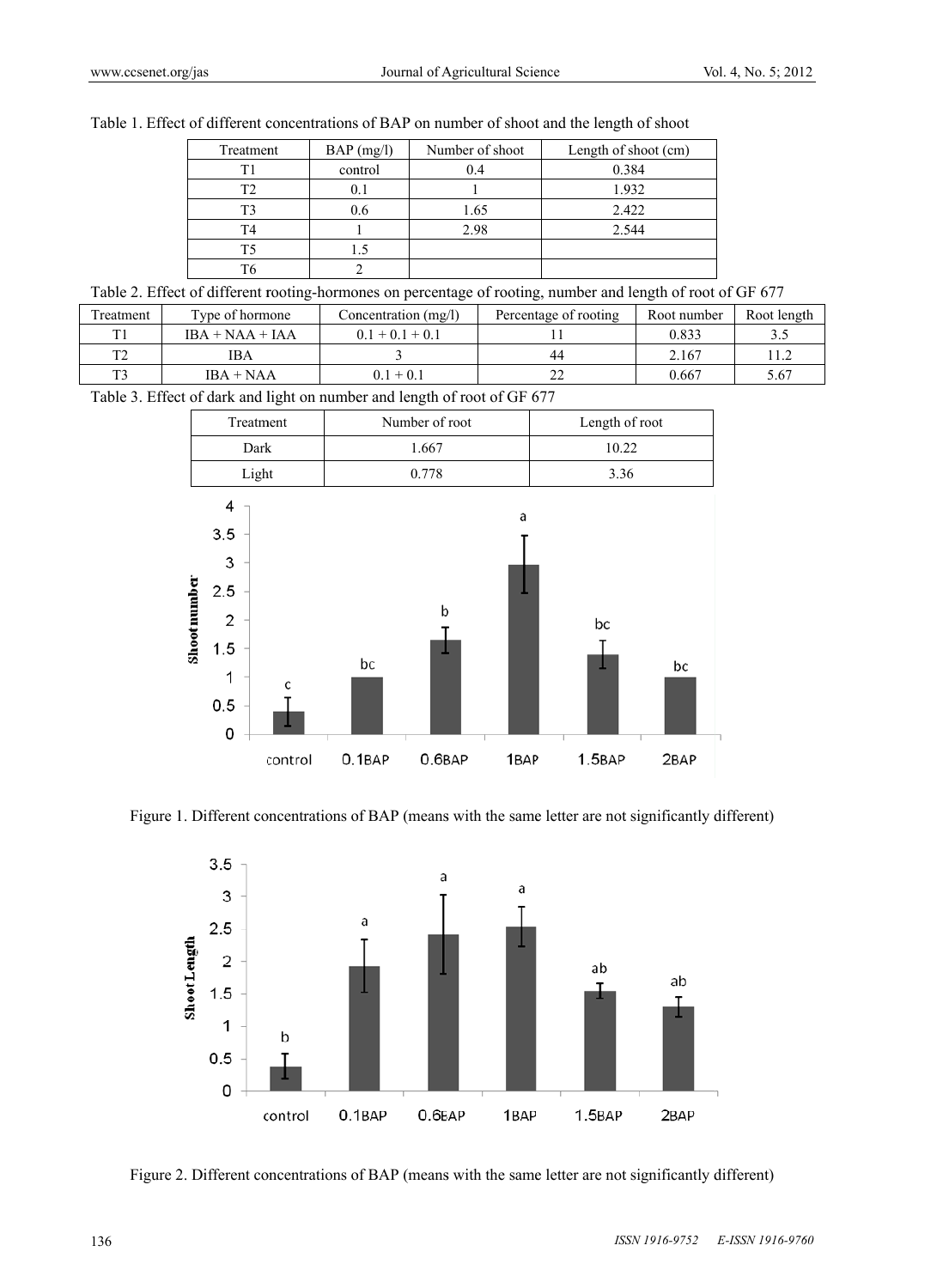

Figure 3. Different treatment of rooting (Means with the same letter are not statically different)



Figure 4. Effect of different rooting-hormones on number of root (means with the same letter are not significantly different)



Figure 5. Effect of dark and light on number of root (means with the same letter are not significantly different)



Figure 6. Effect of different rooting-hormones on length of root (means with the same letter are not significantly different)